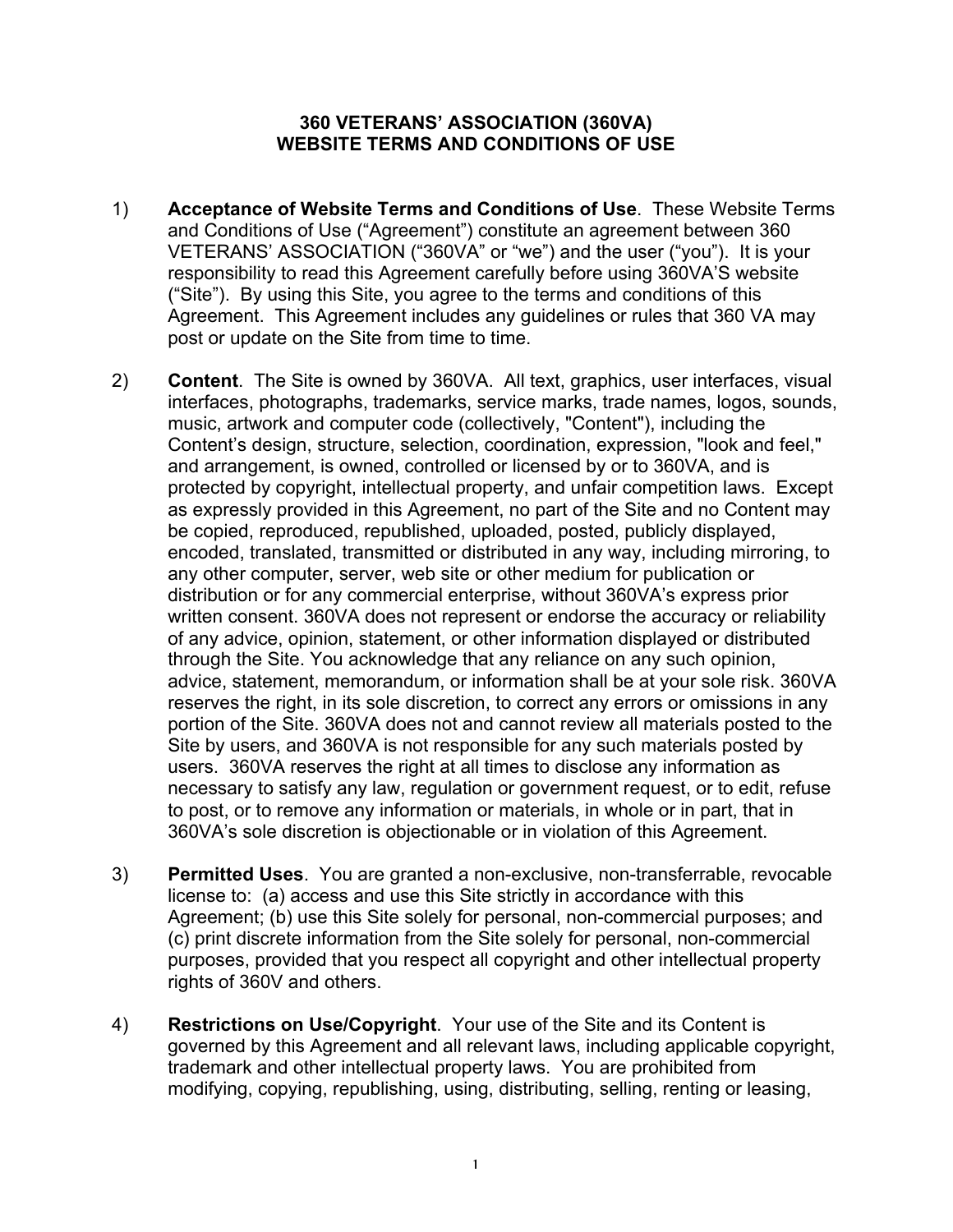using, creating derivative works from, or otherwise making available in any form this Site, the Content, or any part of the Site, except as allowed explicitly in this Agreement. Use of the Site does not grant you ownership rights to the Site, its Content, or information, documents or other materials viewed through this Site.

- 5) **Your Submissions and Use of Information**. We reserve the right, and you authorize us to use, any and all information that you provide that is related to your use of the Site. All submissions, applications, remarks, suggestions, ideas, graphics, photographs, videos, stories, documents, data, and feedback related to the Site and/or its Content or other information that you submit to this Site (collectively, "Submissions") shall be deemed to be property of 360VA. 360VA is not required to treat any Submissions as confidential, and is free to reproduce, use, disclose, display, create derivative works, and distribute the Submissions to others, and to authorize others to do the same. 360VA is free to use any ideas, concepts, know-how, or techniques contained in the Submissions for education, marketing, and other purposes, without compensation to you or to any other person sending the Submissions. You are responsible for the information and materials in your Submissions, and you, not 360VA, have full responsibility for the message, including its accuracy, legality, reliability, appropriateness, originality, and compliance with all relevant laws, including intellectual property laws. You must comply with all third party rights regarding all of your Submissions, and shall not download, post, email or otherwise transmit Submissions in violation of any third party's rights. You warrant that if you are not the owner of the Submissions, the owner of the Submissions has expressly granted the royalty-free, perpetual, irrevocable, non-exclusive right and license to use, reproduce, modify, publish, create derivative works from, distribute and display the Submissions, in whole or in part, and to incorporate the Submissions in other works in any form, media or technology now known or later developed for the full term of any rights that may exist in the Submissions.
- 6) **Disclaimer**. This Site is intended for educational purposes, to provide you with information about 360VA and its goal of supporting military veterans through sustaining and expanding veterans' leadership skills and supporting 360º Leadership Program Alumni. This Site does not provide specific advice, and is not intended to be a substitute for seeking competent advice from a suitable professional for any specific situation or circumstances.
- 7) **Disclaimer of Warranties**. THE USE OF THIS SITE AND ITS CONTENT IS SOLELY AT YOUR OWN RISK. THIS SITE AND ITS CONTENT ARE PROVIDED ON AN "AS IS" AND "AS AVAILABLE" BASIS. 360VA EXPRESSLY DISCLAIMS ALL WARRANTIES OF ANY KIND WITH RESPECT TO THE SITE AND ITS CONTENT, WHETHER EXPRESS OR IMPLIED, INCLUDING IMPLIED WARRANTIES OF MERCHANTABILITY, FITNESS FOR A PARTICULAR PURPOSE, TITLE AND NON-INFRINGEMENT. THE SITE AND ITS CONTENT MAY CONTAIN BUGS, ERRORS, PROBLEMS OR OTHER LIMITATIONS, AND 360VA MAKES NO WARRANTY THAT THE SITE AND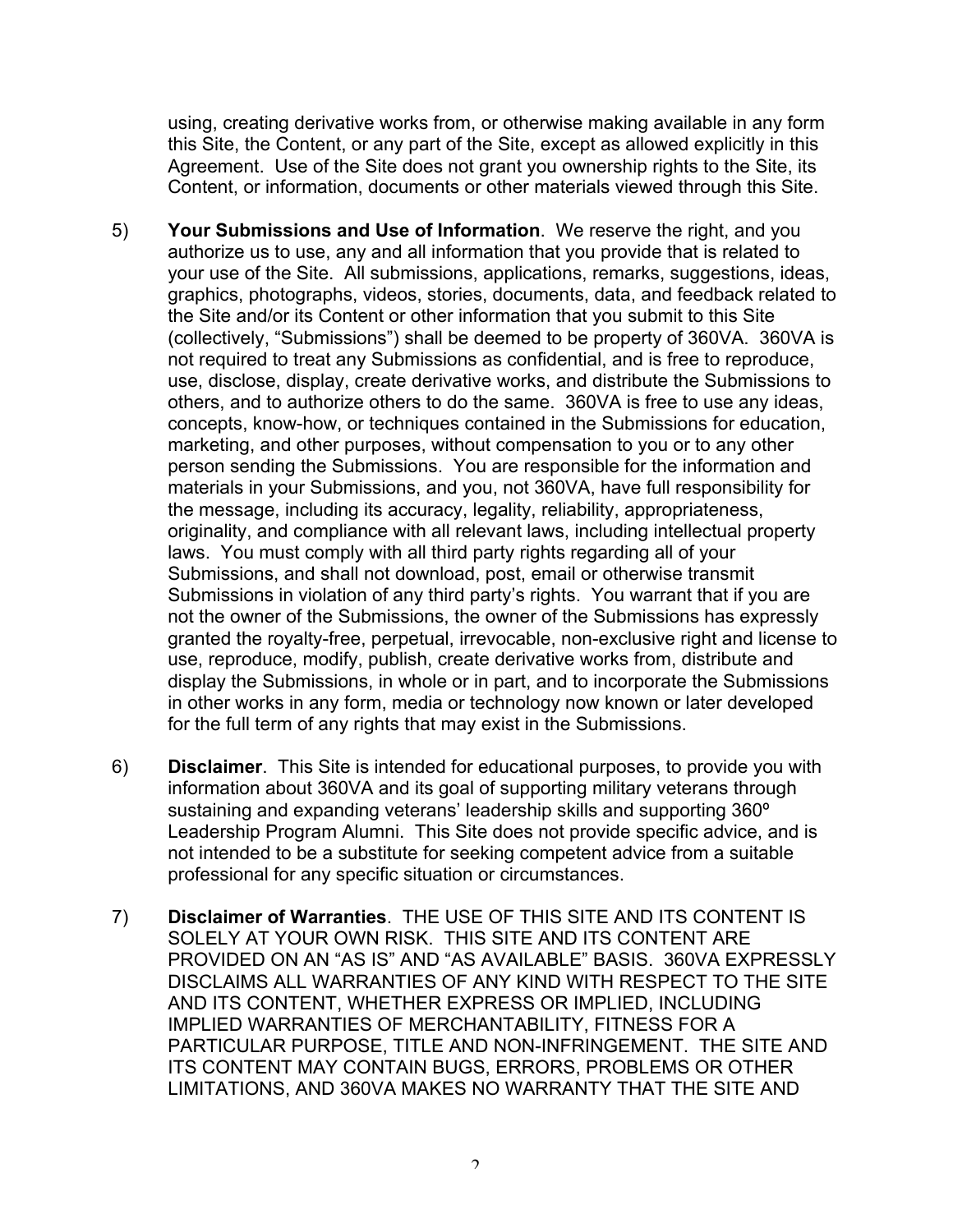ANY THE CONTENT WILL MEET YOUR REQUIREMENTS, WILL BE UNINTERRUPTED, TIMELY, SECURE, CURRENT, ACCURATE, COMPLETE OR ERROR FREE. YOU UNDERSTAND AND AGREE THAT YOUR SOLE AND EXCLUSIVE REMEDY REGARDING ANY DEFECT OR DISSATISFACTION WITH THIS SITE OR ITS CONTENT IS TO CEASE USING THE SITE.

- 8) **Limitation of Liability**. YOU UNDERSTAND AND AGREE THAT 360VA SHALL NOT BE LIABLE FOR ANY DIRECT, INDIRECT, INCIDENTAL, SPECIAL, CONSEQUENTIAL, EXEMPLARY OR PUNITIVE DAMAGES, INCLUDING WITHOUT LIMITATION DAMAGES FOR LOST PROFITS, GOODWILL, USE, DATA LOSS, OR OTHER LOSSES OR DAMAGES. THIS LIMITATION OF LIABILITY IS FUNDAMENTAL TO AGREEMENT, AND THIS SITE AND THE CONTENT WOULD NOT BE PROVIDED WITHOUT THIS LIMITATION OF LIABILITY.
- 9) **Disclaimer of Content**. 360VA does not represent or warrant that the Site or its Content will be error free, free of viruses or other harmful components, or that defects will be corrected. We do not represent or warrant that the Content or any other information on the Site will be correct, accurate, timely, or otherwise reliable. We reserve the right to make changes to the features, functionality, and/or Content of the Site at any time, and the right to edit or delete any information, Content, or other materials on the Site. 360VA assumes no responsibility to screen or review Content, Submissions, Social Media Submissions, or any information that is originated by parties other than 360VA. We have the right, but not the obligation, to review, refuse, monitor, edit, delete or remove any Content, Submissions, or Social Media Submissions.
- 10) **Prohibited Conduct**. The Site may now, or in the future, provide users with the opportunity to submit, post and/or exchange information, data, text, software, music, photographs, graphics or artwork, video, audio, messages or other materials, whether publicly posted or privately transmitted. You have read and are familiar with the following guidelines related to prohibited conduct ("Prohibited Conduct Guidelines"). For any user who violates the Prohibited Conduct Guidelines or this Agreement, you understand and agree that 360 VA may block messages from those users, send a warning to those users, and if necessary, ban those users from using the Site. You understand and agree that all text, graphics, software, music, sound, photographs, videos, messages, posts, data, information, or other materials that you submit to or on the Site (collectively, the "User-Generated Content") is the sole responsibility of the person with whom the Content originated. Thus, you are responsible for all User-Generated Content that you disseminate or transmit through or by means of the Site. You agree not to do any of the following (collectively referred to as "Prohibited Conduct"):
	- a. post, disseminate, or transmit any User-Generated Content that is unlawful, harmful, threatening, abusive, harassing, defamatory, tortious,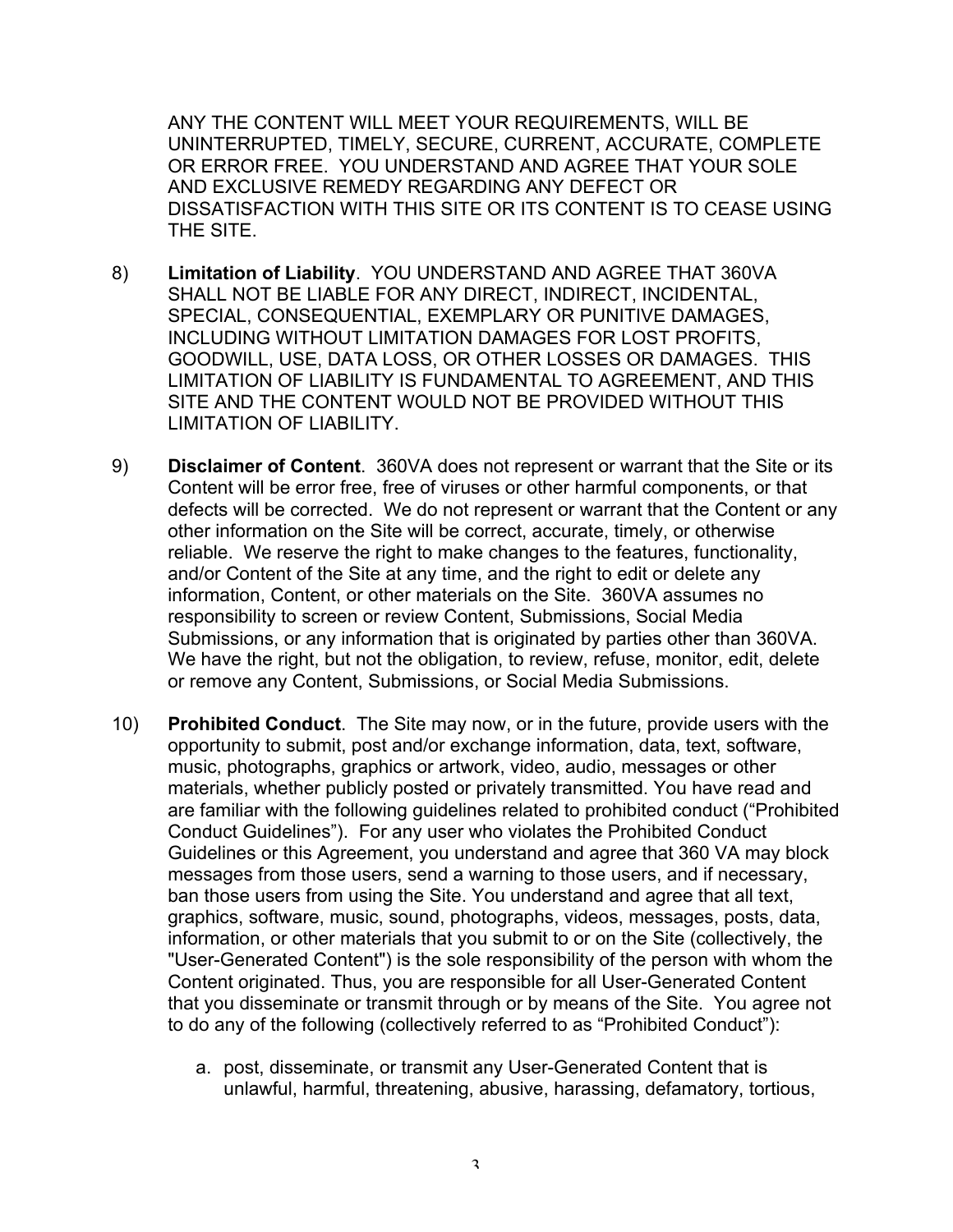libelous, vulgar, obscene, sexually explicit, profane, hateful, racial, ethnic, discriminatory, invasive of another's privacy, or otherwise objectionable;

- b. post, disseminate, or transmit any User-Generated Content that infringes or violates any third party's copyright, trademark, service mark, trade secret, patent, or other intellectual property or proprietary right;
- c. post, disseminate, or transmit any worms, viruses, or other harmful, disruptive, or destructive files, code, or programs;
- d. impersonate any person or entity; falsely state or otherwise misrepresent your affiliation with any person or entity; intentionally omit, delete, forge, or misrepresent transmission information, including headers, return mailing, and Internet protocol addresses; or otherwise manipulate identifiers to disguise the origin of any User-Generated Content transmitted through the Site;
- e. post, disseminate, or transmit any User-Generated Content you do not have the right to post, disseminate, or transmit;
- f. interfere with, disrupt, or harm in any way the Site or servers or networks connected to the Site, including uploading, posting, or otherwise transmitting software viruses or any code, file, program, or other media designed or known to disable, interrupt or limit the functionality of any computer hardware or software, or any telecommunication equipment or facilities;
- g. use the Site for any illegal purpose, in violation of any applicable laws or regulations or in violation of the rules of any other website's providers, websites, or the like; or
- h. violate any applicable local, state, national, foreign or international law or regulation, intentionally or unintentionally;
- i. You may not collect or store personal data of other Site users without the prior, express, written permission of the user.

360VA is not responsible or liable to you or any third party or any user of the Site for any Prohibited Conduct by your or any third party or any use of the Site.

11) **Social Networking Groups and Websites.** 360VA may now or in the future maintain social networking groups through Facebook®, Twitter® or other social networking websites ("360VA's Social Networking Groups"). Portions of 360VA's Social Networking Groups may allow users to post their own material ("Social Media Submissions"). The Social Media Submissions posted by users do not necessarily reflect the views of 360VA. By posting Social Media Submissions to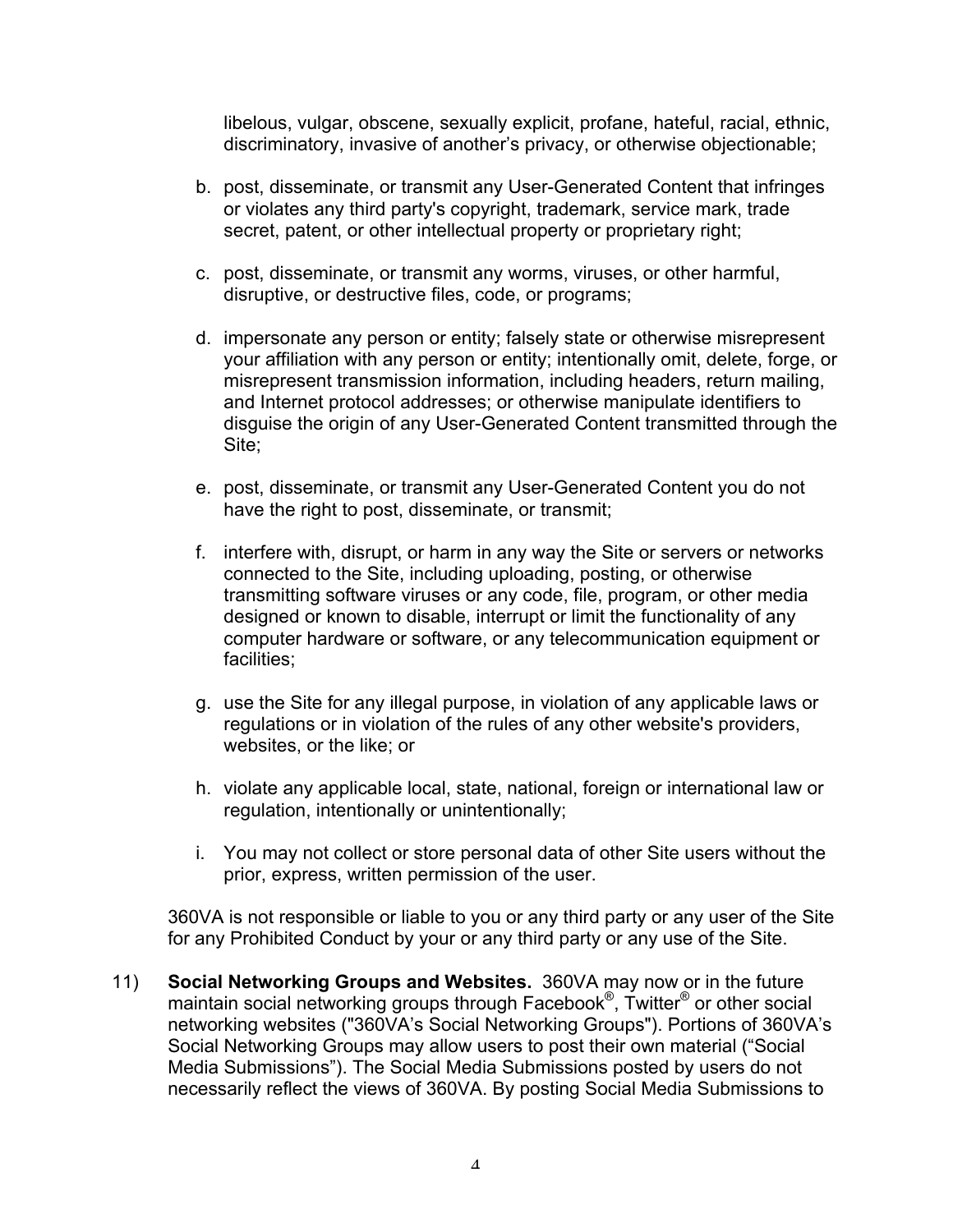360VA's Social Networking Groups, you represent that you have all necessary rights in and to the Social Media Submissions. You additionally agree that the Social Media Submissions do not and will not violate the Prohibited Conduct Guidelines, the other terms and conditions of this Agreement, and the terms of use for Facebook®, Twitter® or any other social networking websites. 360VA reserves the right, in its sole discretion, to review, edit, or delete any Social Media Submissions on 360VA's Social Networking Groups that 360VA for any reason whatsoever determines may be harmful, defamatory, unlawful, threatening, obscene, lewd, lascivious, harassing, potentially in violation of any party's rights, or otherwise objectionable. NOTWITHSTANDING THE FOREGOING, 360VA EXPRESSLY DISCLAIMS ANY RESPONSIBILITY OR LIABILITY FOR ANY MATERIAL COMMUNICATED BY THIRD PARTIES THROUGH THIS WEB SITE AND FOR ANY SOCIAL MEDIA SUBMISSIONS. By posting to 360VA's Social Networking Groups and submitting Social Media Submissions, you authorize 360VA to use the Social Media Submissions. You may not advertise or solicit on 360VA's Social Networking Groups without 360VA's prior express written permission.

- 12) **Reporting Unlawful Activity**. 360VA reserves the right to investigate complaints or reported violations of this Agreement, and to take any actions we deem appropriate, including reporting any suspected unlawful activity to law enforcement officials, regulators or other third parties and disclosing information necessary or appropriate to these persons and entities regarding your identifying information, profile, email address, usage, usage history, Submissions, Social Media Submissions, IP addresses, traffic information and payment history and information.
- 13) **Links to this Site**. You may provide links to this Site, provided that: (a) you appropriately credit 360VA, (b) your site does not engage in any unlawful, illegal, or pornographic activities and (c) you discontinue linking to the Site immediately if we so request.
- 14) **Linking to Other Sites**. This Site may now or might in the future contain links to other sites. 360VA is not responsible for the content, information, accuracy, or opinions of or on those sites, and we do not monitor, investigate or check those sites for accuracy or completeness. Including links to a site does not imply that we approve of or endorse the site. Your use of any linked site is solely at your own risk, and is subject to the terms, conditions and privacy policy of that site.
- 15) **Nontransferability**. Your right to use this Site and its Content is not transferable or assignable. Any password or right given to you to obtain information or documents is not transferable or assignable.
- 16) **Indemnity**. By accessing or using this website, you agree to indemnify, defend and hold 360VA and its partners, agents, affiliates, officers, directors, members, employees, subcontractors, successors, and assigns, harmless from any liability,